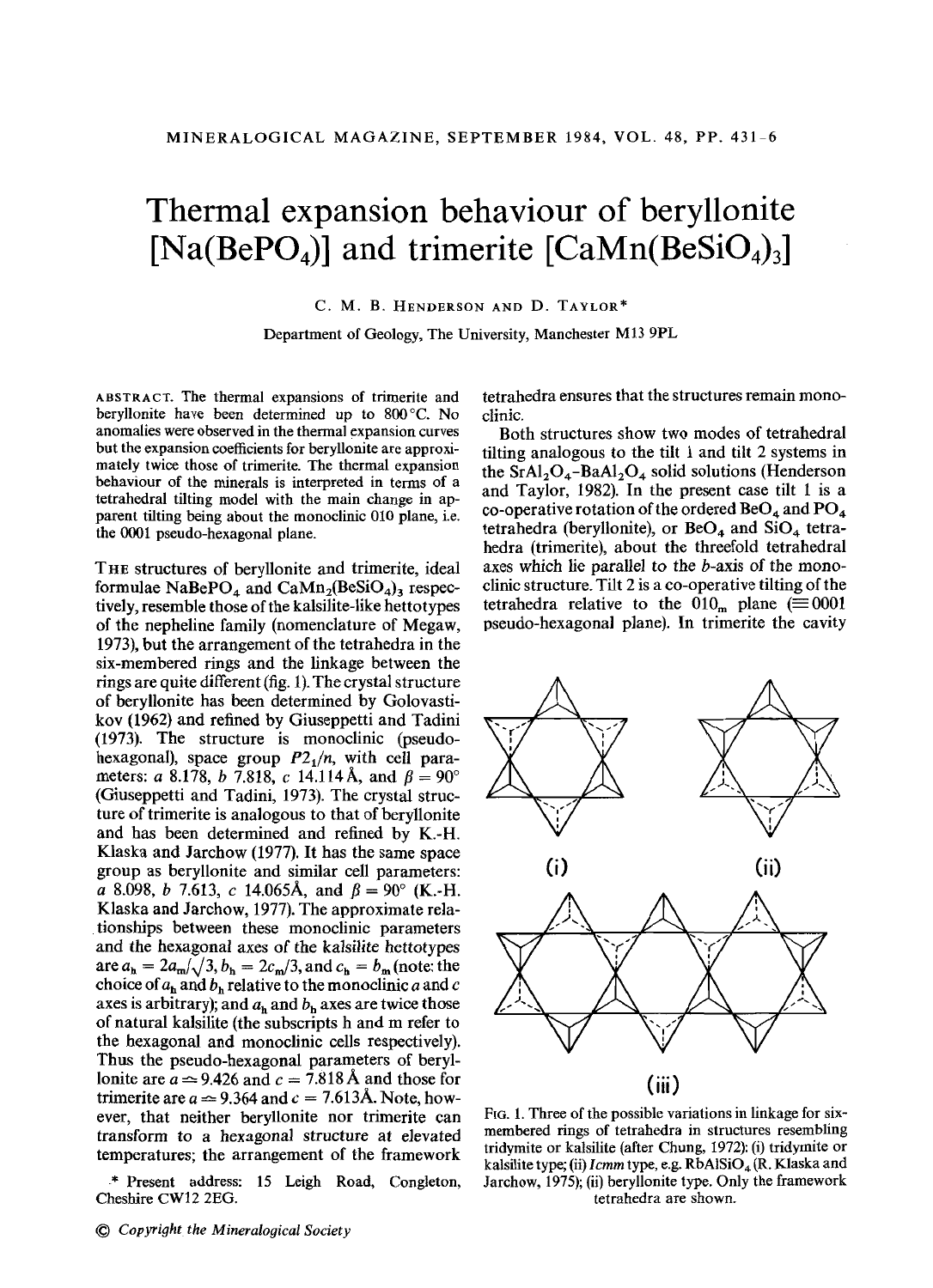cations, Ca and Mn, are ordered and give rise to two slightly different 'channels' through the structure, but without the distortion and difference in size seen in the mineral nepheline.

The reason for studying these particular minerals is threefold. First, to assess the effect of a different framework linkage on thermal expansion behaviour in a structure which otherwise resembles the kalsilite structure. Secondly, to determine whether they show any anomalous thermal expansion behaviour, such as changes in the rate of expansion of one or more axes or whether beryllonite becomes more truly pseudo-hexagonal, with *am* becoming equal to  $c_m/\sqrt{3}$ , at elevated temperatures. Thirdly, they have unusual framework compositions and as a result may show structural behaviour different from similar structures with aluminate- or aluminosilicate-frameworks.

*Experimental procedure.* The specimen of beryllonite (Stoneham, Maine, USA: BM 64010) was kindly provided by the British Museum (Natural History). The specimen of trimerite (Långban, Sweden) is from the Harwood Collection, Geology Department, Manchester University.

At room temperature the internal standard used for the determination of cell parameters was silicon  $(a = 5.43065 \text{ Å}$  at 25 °C). The cell parameters at elevated temperatures were determined by the method of Henderson and Taylor (1975) using the platinum specimen holder as the internal standard.

Indexing at room temperature was based on indexed calculated powder X-ray diffraction patterns computed using the structural data of Giuseppetti and Tadini (1973) for beryllonite and of K.-H. Klaska and Jarchow (1977) for trimerite; the computer program is similar to that described by D. K. Smith (1968) and was written by Mr K. Kawamura. The calculated pattern for trimerite very closely matched our experimentally obtained room-temperature chart with respect to both relative intensities and *d* values and indexing was straightforward. However, the initial calculated pattern for beryllonite (using the Giuseppetti and Tadini cell parameters) showed significant differences from the experimental chart. The main differences were the reversed intensitiesfor the pairs of peaks  $0.06/303$  and  $0.06/313$  at *d* values of  $\sim 2.36$ and  $\sim$  2.26 Å, respectively. We therefore computed initial cell parameters for our beryllonite sample at room temperature calibrated with silicon using unequivocally indexed peaks (112, 020, 114, 213, and 124 at observed *d* values of 4.410, 3.900, 2.999, 2.867, 2.496 A respectively). These peaks gave refined cell parameters of *a* 8.141, *b* 7.802, c 14.174 A. These parameters were then used with the structural data of Giuseppetti and Tadini to compute a second indexed powder pattern; this pattern was

virtually identical to our experimental chart. The new calculated pattern was then used to index other peaks (211, 303, 313, 231, 040 at  $d_{\text{obs}}$  3.497, 2.352, 2.257, 2.165, and 1.949 A). These and the other peaks gave refined parameters *a* 8.149, *b 7.798,* c 14.175 Å. Unfortunately, it was not possible to use three of these peaks (124, 313, 040) on the heating stage because of either low intensities or interference by the intense Pt internal standard peaks. We therefore added five more peaks which, although subject to interference by less intense peaks with almost identical d values at room temperature, remained sharp throughout the temperature range studied (i.e. 123,215,133,232,206). The full set of peaks refined to *a* 8.148, *b 7.796,*  $c$  14.181 Å (Table I). The stepwise indexing procedure is believed to ensure refinement of the correct beryllonite cell (see below).

*Results.* The cell parameters at room temperature and elevated temperatures are given in Table I and the thermal expansion curves are shown in fig. 2. Regression data for the thermal expansion curves are given in Table 11. The regression data are for a modified quadratic of the form:  $y = y_0$  $(1+x_1T+x_2T^2)$ . We do not suggest that the thermal expansion curves have an exact quadratic form but our experience is that quadratic curves generally give a very close fit when the expansion curve is not linear. The standard errors of the regression coefficients,  $x_1$  and  $x_2$ , are given in parentheses after the coefficients and refer to the least significant digits. The standard error of the estimate, SE, and the multiple correlation coefficient, R, are also given.

The room-temperature cell parameters of trimerite are in good agreement with the lower-precision parameters of K.-H. Klaska and Jarchow (1977). However, those for beryllonite show substantial differences from the parameters quoted by Giuseppetti and Tadini (1973). The reason for this is not known with certainty; however, it has been pointed out to us by Dr J. E. Chisholm (pers. comm.) that there are two identical monoclinic pseudocells at about  $120^{\circ}$  to the true monoclinic cell and that the cell parameters given by Giuseppetti and Tadini probably refer to one of the pseudocells. The relationships between  $a_s$ ,  $b_s$ , and  $c_s$  of the pseudocell and *a*, *b*, and *c* of the true cell are:  $a_s^2 = (a/2)^2 +$  $(c/2)^2$ ,  $b_s = b$ , and  $c_s^2 = (3a/2)^2 + (c/2)^2$ . The method of indexing and refinement used in this paper has ensured refinement of the true cell. The parameters of the monoclinic pseudocell calculated from our cell parameters are:  $a_s$  8.183,  $b_s$  7.796, c<sub>s</sub> 14.134 Å,  $\beta = 90^{\circ}$ , close to the parameters of Giuseppetti and Tadini (1973). Chisholm also pointed out that the single-crystal data of Gossner and Besslein (1934) and the optical data given by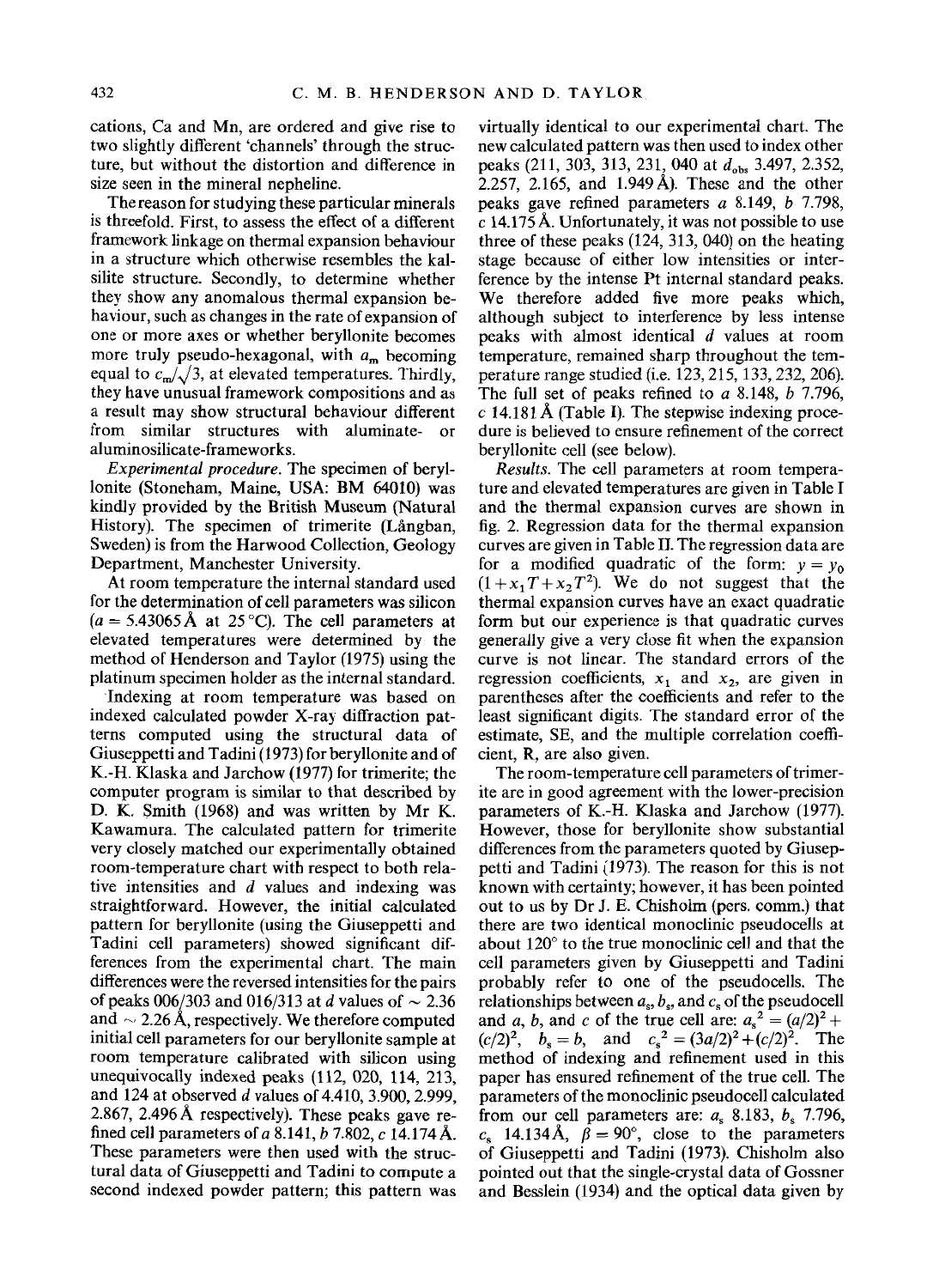

FIG. 2. Thermal expansion curves for trimerite,  $\blacktriangle$ , and beryllonite,  $\bullet$ . Top, c-axes; centre, a-axes; and bottom, b-axes. The lines are the fitted lines from Table H.

Palache *et al.* (1951) support a  $c/a$  ratio  $>$   $\sqrt{3}$  (cf. our *cia* ratio of 1.742 compared to Giuseppetti and Tadini's value of 1.726;  $\sqrt{3} = 1.732$ ).

**7able I. Cell parameters for beryllonite and trimerite.** 

| $_{\rm T}^{\rm o}$ c         | 9. R     | ъ.8      | c.Å        | v.8 <sup>3</sup> |  |
|------------------------------|----------|----------|------------|------------------|--|
| Beryllonite:                 |          |          |            |                  |  |
| $25+$                        | 8.148(4) | 7.796(2) | 14.181 (7) | 900.8(4)         |  |
| 25                           | 8.148(3) | 7.793(2) | 14.192(4)  | 901.2(3)         |  |
| $(after 605^{\circ}C)$<br>25 | 8.156(4) | 7.797(2) | 14.196 (5) | 902.8(3)         |  |
| $(after 800^{\circ}c)$<br>25 | 8.143(7) | 7,797(3) | 14.200(6)  | 901.6(4)         |  |
| $25*$                        | 8.149(3) | 7.796(1) | 14.192(4)  | 901.6(4)         |  |
| 100                          | 8.161(4) | 7.808(2) | 14.197(5)  | 904.6(3)         |  |
| 200                          | 8.158(3) | 7,825(2) | 14.240(4)  | 909.0(3)         |  |
| 300                          | 8.181(4) | 7.835(2) | 14.256(5)  | 913.8(3)         |  |
| 420                          | 8.198(4) | 7.853(3) | 14.289(8)  | 919.8(4)         |  |
| 505                          | 8.213(3) | 7.870(2) | 14.303(4)  | 924.5(3)         |  |
| 605                          | 8.224(4) | 7.887(2) | 14.339(5)  | 930.1(3)         |  |
| 705                          | 8.230(3) | 7.908(2) | 14.363(4)  | 934.8(3)         |  |
| 800                          | 8.241(3) | 7.920(2) | 14.387(4)  | 939,0(3)         |  |
| Trimerite:                   |          |          |            |                  |  |
| $25+$                        | 8.100(2) | 7.613(1) | 14.041(6)  | 865.8(3)         |  |
| 25                           | 8.102(2) | 7.612(2) | 14.034(8)  | 865.6(4)         |  |
| $(after 800^{\circ}c)$<br>25 | 8.102(2) | 7.613(1) | 14.040(6)  | 866.0(3)         |  |
| $25*$                        | 8.101(1) | 7.613(1) | 14.038(2)  | 865.8(1)         |  |
| 100                          | 8.108(2) | 7.613(1) | 14.045(8)  | 867,0(4)         |  |
| 195                          | 8.113(2) | 7.618(2) | 14.054(9)  | 868.5(5)         |  |
| 295                          | 8.118(4) | 7.626(3) | 14.069(12) | 871.0(6)         |  |
| 400                          | 8.126(2) | 7.633(1) | 14.082(7)  | 873.4(4)         |  |
| 500                          | 8.133(2) | 7.646(1) | 14.097(6)  | 876.6(3)         |  |
| 595                          | 8.137(2) | 7.653(2) | 14.110(12) | 878.6(6)         |  |
| 700                          | 8.148(2) | 7.664(1) | 14.117(7)  | 881.6(4)         |  |
| 800                          | 8.160(2) | 7,681(2) | 14.129(9)  | 885.6(4)         |  |

**The figures in parentheses are one st.andard error and refer to the least significant digits.**

**+ Silicon as internal standard, other data with platinum 88 interna 1 standard. .. Average of room-t8Jl:l.perature data.**

At elevated temperatures the structure of beryllonite does not become more truly pseudohexagonal, at least up to 800 °C, whereas for trimerite  $a_m = c_m / \sqrt{3}$  within experimental error for all the observed temperatures. There appears to be no anomalous expansion behaviour in the expansion curves of either mineral.

*Discussion and conclusions.* In the absence of structural data it is difficult to make a straightforward interpretation of the structural behaviour of framework compounds, or even to compare the structural behaviour of related framework compounds (Taylor, 1983, 1984). Neither molar volume nor cell parameters are ideal for characterizing the state of a framework structure in terms of its structural behaviour, especially when Vegard's law is disobeyed and when tetrahedral tilting and distortion occur simultaneously. A better parameter is one which directly relates to the structural state, such as a tilt angle or an  $M-A-M$  angle (where M represents the framework cation and A represents the framework anion). It is generally observed that the effects of pressure, temperature, and composition on the cell parameters of framework compounds are broadly analogous even though the underlying structural changes may be different. Thus, on a superficial level the cell parameter trends of non-cubic framework compounds may be compared by reference to their molar volumes (Henderson and Taylor, 1982, fig. 12; Taylor, 1984, figs. 3, 5, 7, and 8). Because structural data are only available for beryllonite and trimerite at room temperature this latter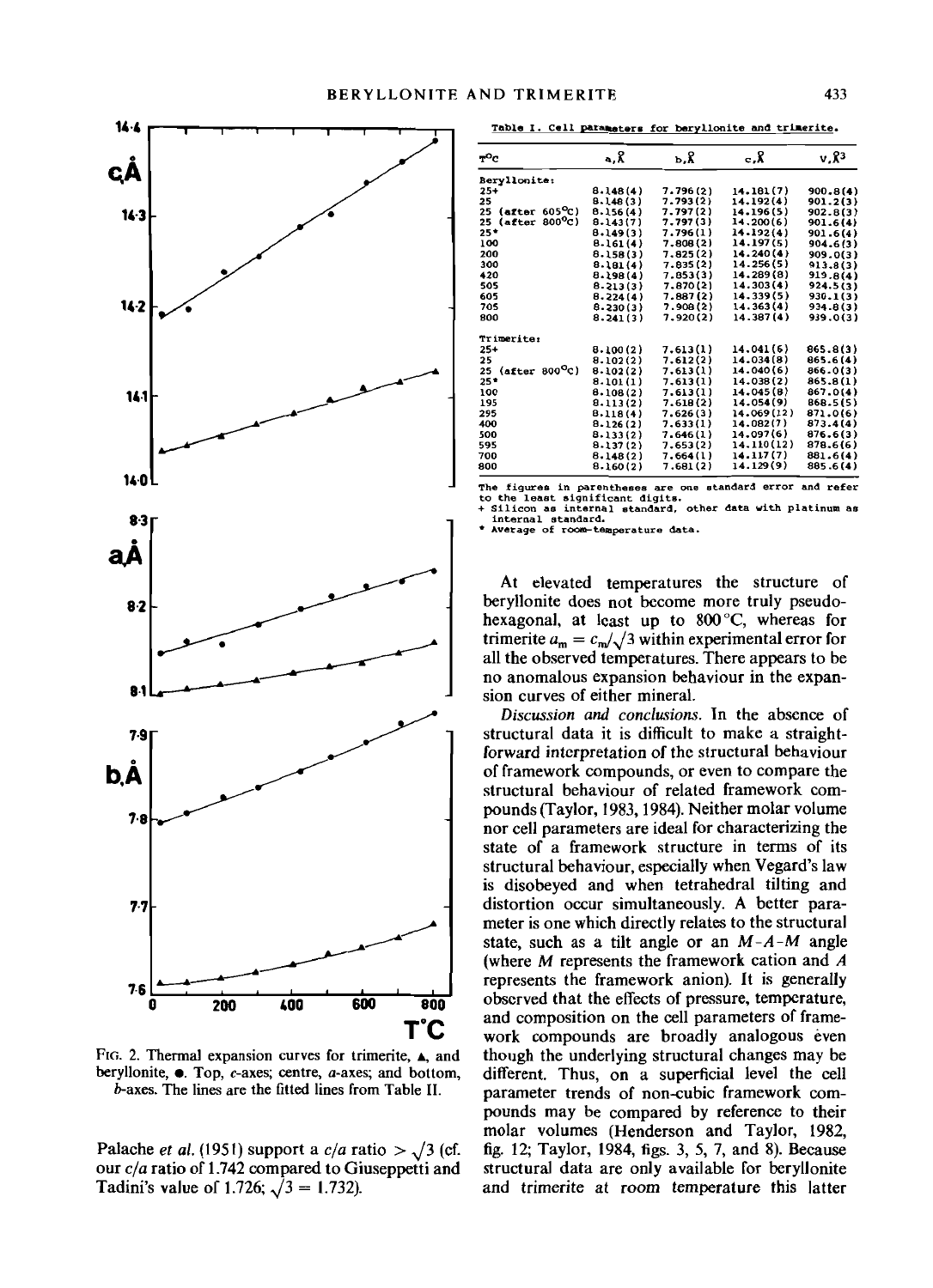Table II. Regression data for beryllonite and trimerite.

|               | у        | У.               | $10^{6}$ x                                | $10^{9}x$ | SE     | R      | 10 <sup>6</sup> | $10^6$ |
|---------------|----------|------------------|-------------------------------------------|-----------|--------|--------|-----------------|--------|
| Beryllonite a |          |                  | 8.1442 $\stackrel{0}{\mathbf{A}}$ 15.3(9) |           | 0.0055 | 0.9885 | 15.3            | 15.3   |
|               | ь        | $7.7938$ $\AA$   | 17.1(17)                                  | 4.4(20)   | 0.0025 | 0.9987 | 19.3            | 22.3   |
|               | o        | 14.1806 A        | 18.1(5)                                   |           | 0.0059 | 0.9969 | 18.1            | 18.1   |
|               | Vol.     |                  | 899.60 $\frac{0}{4}$ 55.0(8)              |           | 0.54   | 0.9993 | 55.0            | 55.0   |
| Trimerite     | $\alpha$ | $8.1017$ $A$     | 5.7(12)                                   | 3.8(14)   | 0.0019 | 0.9965 | 7.6             | 10.4   |
|               | ь        | $7.6109$ $0$     | 3.7(12)                                   | 9.6(15)   | 0.0018 | 0.9978 | 8.5             | 15.6   |
|               | c.       | $14.0334 \, \AA$ | 8.69(23)                                  |           | 0.0025 | 0.9975 | 8.7             | 8.7    |
|               |          |                  | $Vol. 865, 30 \tbinom{2}{3} 18.1(19)$     | 13,6(23)  | 0.32   | 0.9992 | 24.9            | 48.4   |

The data were fitted to an equation of type  $y = y_0(1 + x_1T + x_2T^2)$ . R is the multiple correlation coefficient and SE the standard error of the estimate;  $a_1$  and  $a_2$  are calculated mean expansion coefficients for the temperature ranges 0-500°C and 500-750°C respectively.

technique will be used to compare the cell parameter trends of beryllonite and trimerite as a function of temperature with: (i) the compositional and thermal trends of compounds with kalsilitelike frameworks such as the  $(Ba, Sr)Al_2O_4$  solid solution series and tridymite, and (ii) other beryllonite-type compounds but with different framework compositions. The data are shown in fig. 3 where the cell parameters are reported as their pseudo-hexagonal equivalents ( $a \approx b \approx 5 \text{ Å}$  and  $c \approx 8$ Å) and with the volume expressed as the molar volume per two framework oxygens.

Despite the different framework linkages and the wide variety of framework compositions the data show broadly similar thermal and compositional trends as a function of molar volume. The scatter in the compositional trends at room temperature for compounds with the beryllonite-type of framework is similar to those for the quartz and cristobalite analogues (Taylor, 1984, figs. 3 and 5). This degree of independent behaviour of each beryllonite-type compound relative to the general trend of fig. 3 is attributed to the influence of the  $M-M$  non-bonded radii. The interaction between the framework cations is believed to be largely responsible for the equilibrium value of the  $M-A-M$  angle at room temperature (Glidewell, 1977; O'Keeffe and Hyde, 1978). The thermal expansion trends of the  $c<sub>h</sub>$ parameters of beryllonite and trimerite are steeper than:  $(a)$  the compositional trend given by the line joining the  $c_h$ -parameters of NaAlGeO<sub>4</sub>, no. 6, and  $KNa_2(A1GeO_4)_3$ , no. 7, and (b) the general compositional trend given by the  $c_h$ -parameters of the beryllonite-type compounds. This suggests a different structural response to thermal and compositional changes. For both trimerite and beryllonite the generally higher mean expansion coefficient for the  $c_h$  parameter (Table II,  $b_m$  axes) compared with those for  $a_h$  and  $b_h$  suggests that it is easier to remove tilt 2 than tilt 1 by thermal means. The thermal expansion trends of the  $a_h$  and  $b_h$ - parameters of trimerite are lower than the compositional trends for beryllonite-type compounds. whereas those for beryllonite are similar to the compositional trends.

The type of plot shown in fig. 3 tends to obscure some differences in behaviour. For example, differences in rate of expansion are not immediately obvious: the mean expansion coefficients (0 to  $500^{\circ}$ C) for beryllonite are virtually double those of trimerite (Table II). In our present state of knowledge it is impossible to know whether such a difference in expansion coefficients should be attributed to: the difference in framework composition, the effect of having either divalent or monovalent cavity cations, the state of pseudo-symmetry, or a combination of these. The evidence from structural studies at elevated temperatures of framework structures with Be-O, P-O, or Si-O framework bonds (Young, 1962; Ng and Calvo, 1976, 1977; Schultz and Liebau, 1981) suggests that these bonds should all show negligible expansion, if any, and ought not to contribute to a difference in the expansion coefficient of a  $(BeSiO<sub>4</sub>)<sup>2</sup>$  framework<br>compared with a  $(BePO<sub>4</sub>)<sup>-1</sup>$  framework. It is equally difficult to decide whether the mean expansion coefficients of trimerite are unusually low or those of beryllonite high. Generally, there appears to be a tendency for a more-collapsed framework structure, higher tilt angle or lower  $M-A-M$  angle, to have a higher thermal expansion coefficient than a less-collapsed framework structure (Henderson and Taylor, 1979, fig. 3). All the beryllonite-type compounds shown in fig. 3 have a relatively high degree of structural collapse as evidenced by their low  $M-A-M$  angles, 122.7 to 132.2° (K.-H. Klaska, 1974; R. Klaska, 1977; Giuseppetti and Tadini, 1973). One might, therefore, expect them all to have high expansion coefficients similar to those of beryllonite. However, trimerite is in a more collapsed state compared with beryllonite; the average  $M-A-M$  angles which are roughly co-linear with the  $b_m$ -axis are 130.1° for trimerite and 139.3° for beryllonite, and the average of those angles which lie roughly parallel to the  $010<sub>m</sub>$  plane are  $120.2^{\circ}$  and 129.8° respectively. On this latter evidence one would expect trimerite to have the greater expansion coefficients. However, although changing framework composition from  $(BeSiO<sub>4</sub>)<sup>2</sup>$  to  $(BePO<sub>4</sub>)<sup>2</sup>$  may have little effect on the expansions of the framework bonds, it is known that framework composition does affect the expansion coefficients of frameworks in similar structural states (Henderson and Taylor, 1979) probably by affecting the rate of removal of the tetrahedral tilting often present in such structures.

One further difference requiring comment is that trimerite is more truly pseudo-hexagonal than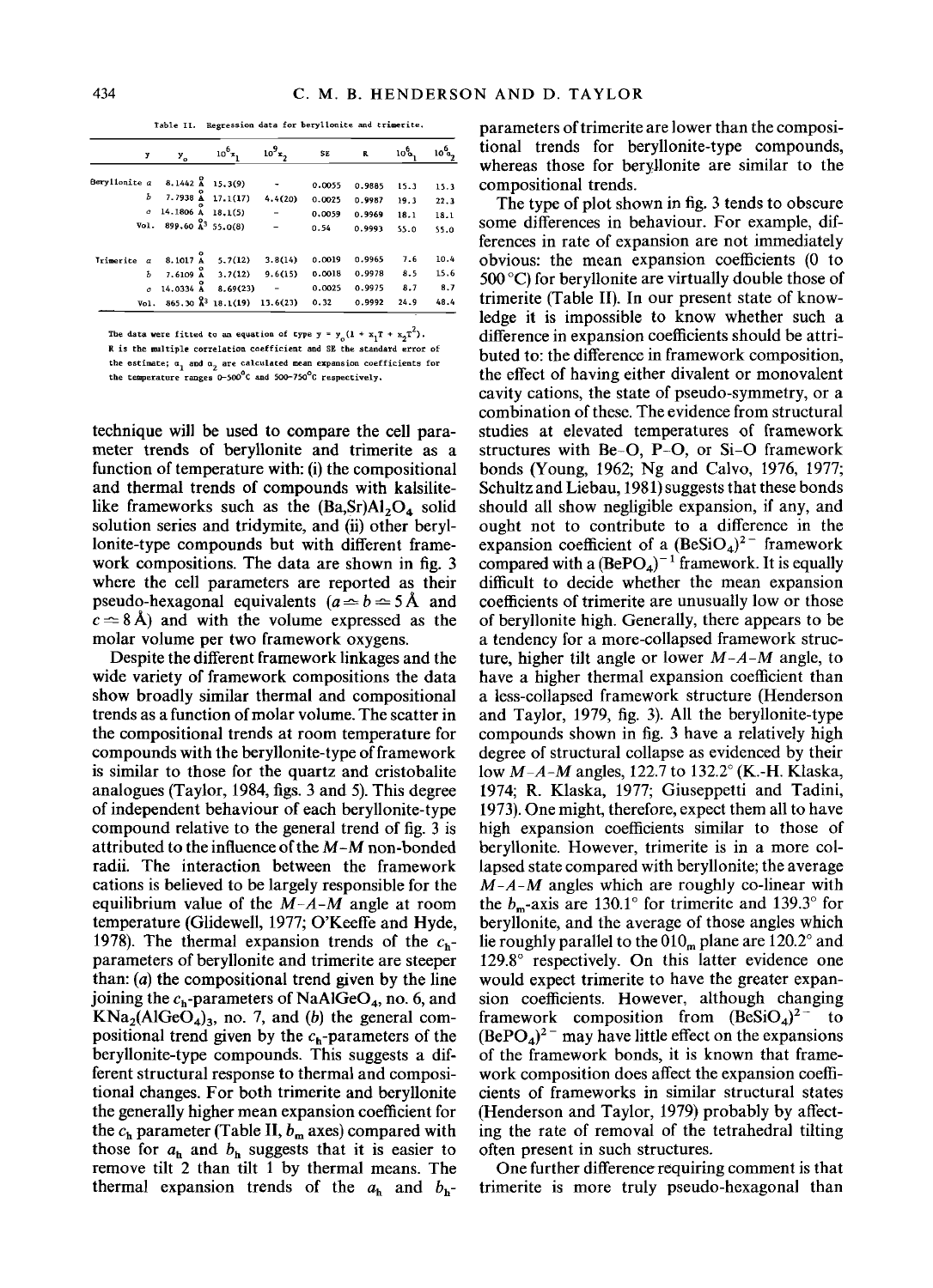



FIG. 3. Cell parameter trends as a function of the molar volume per two framework oxygens for beryllonite-type frameworks,  $\bullet$ , and for kalsilite-like frameworks,  $\triangle$ . Where the unit cell is not hexagonal the cell parameters are given in terms ofthe hexagonal pseudocell. The solid lines are thermal expansion trends and the dashed lines are compositional trends for solid solutions at room temperature. The numbered symbols give the room-temperature cell parameters for: 1. trimerite; 2. beryllonite; 3. NaAlSiO<sub>4</sub>; 4. NaGaSiO<sub>4</sub>; 5. esperite [(Ca,Pb)ZnSiO<sub>4</sub>]; 6. NaAlGeO<sub>4</sub>; 7. KNa<sub>2</sub>(AlGeO<sub>4</sub>)<sub>3</sub>; 8. NaGaGeO<sub>4</sub>; 9. tridymite, (a) monoclinic, (b) orthorhombic, (c) hexagonal; 10. nepheline, KNa<sub>3</sub>(AlSiO<sub>4</sub>)<sub>4</sub>; 11. SrAl<sub>2</sub>O<sub>4</sub>; 12. kalsilite, KAlSiO<sub>4</sub>; 13. BaAl<sub>2</sub>O<sub>4</sub>. The data used in constructing this figure were taken from: Ferry and Blencoe (1978); Henderson and Taylor (1982), Kihara (1978), Klaska, K.-H. (1974), Klaska, R. (1977), Moore and Ribbe (1965), Schneider *et al.* (1979), and J. V. Smith and Tuttle (1957).